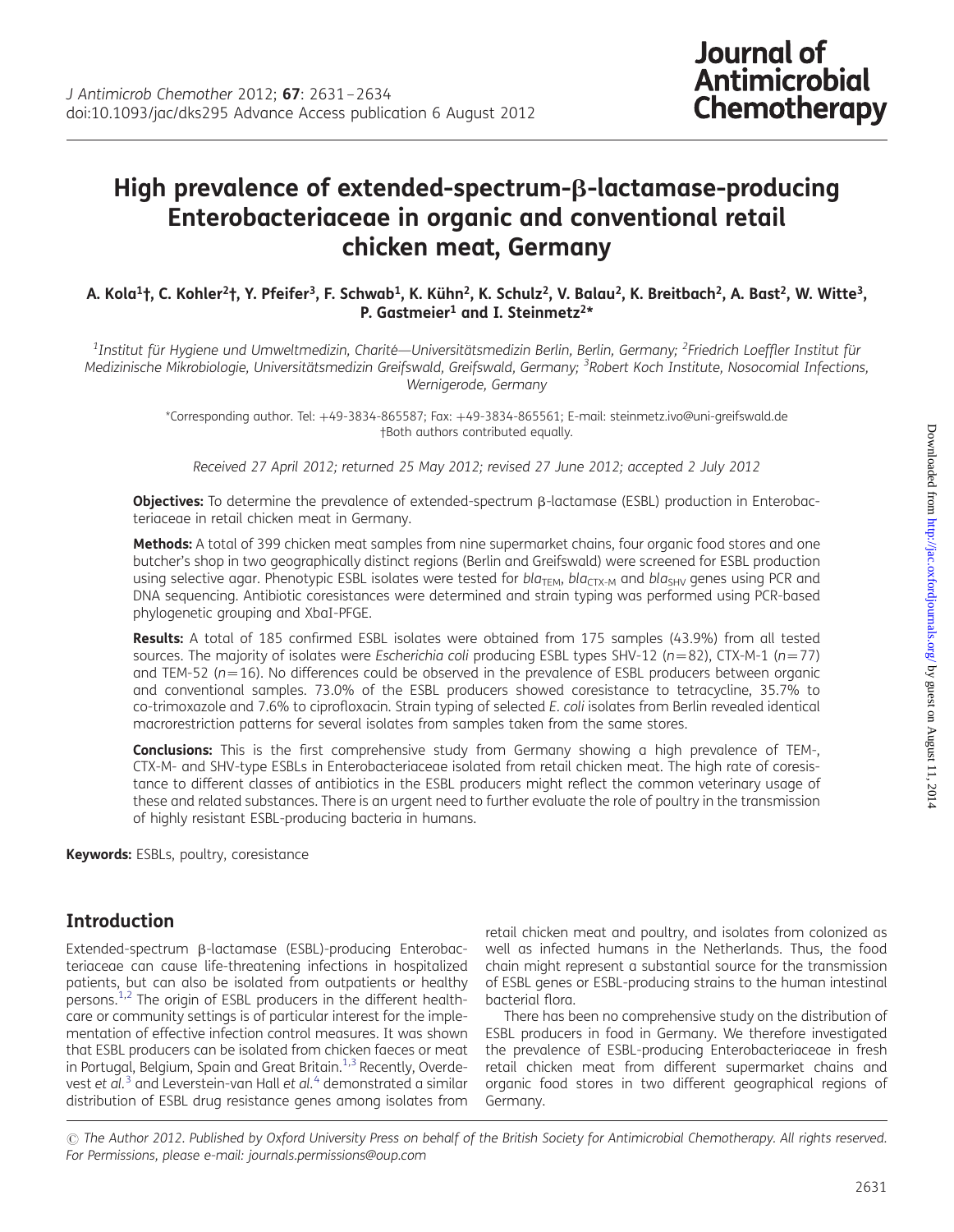# Methods

#### Sampling strategy

Between 16 and 26 August 2011, 199 chicken breasts and legs were collected from six supermarket stores, two organic food stores and one butcher's shop in Berlin. Furthermore, between 24 October and 15 November 2011, 200 chicken breasts and legs were collected from seven supermarket stores and two organic food stores in Greifswald (northern Germany). The 13 supermarket stores in Berlin and Greifswald represent nine different supermarket chains.

#### Isolation of bacteria and phenotypic characterization

Meat samples (5 g) from each package were homogenized and incubated overnight at 37°C in 25 mL of tryptic soy broth. The broth (100  $\mu$ L) was placed on a chromogenic agar plate selective for ESBLs (CHROMagar ESBL, Mast Group, Reinfeld, Germany). After overnight incubation, colonies with distinct morphological appearance were further investigated. Species identification and detection of antimicrobial susceptibilities were performed using standard biochemical tests (API 20  $E^{\circledast}$ , bioMérieux, Nürtingen, Germany) and the Vitek 2 system (Vitek 2 GN-ID card and Vitek 2 card 111, bioMérieux). For phenotypic confirmation of ESBL production, the MASTDISCS™ ID ESBL Set CPD10 (Mast Group) was used.

#### Genotypic characterization

All isolates from a single sample showing an ESBL phenotype were screened for different ESBL genes (bla<sub>TEM-type</sub>, bla<sub>SHV-type</sub> and bla<sub>CTX-M-type</sub>) by multiplex PCR. Sequencing of the complete genes in  $\beta$ -lactamase-positive isolates was performed as described previously.<sup>[5](#page-3-0),[6](#page-3-0)</sup> Furthermore, we determined the phylogenetic group of selected Escherichia coli isolates of several samples from Berlin using PCR and XbaI-macrorestriction analysis followed by PFGE, according to the Tenover criteria.<sup>[7,8](#page-3-0)</sup>

### Statistical analyses

A multivariable logistic regression analysis (MLRA) was performed for testing the significance of ESBL prevalence. Adjusted ORs and corresponding 95% CIs were calculated based on general estimating equation (GEE) models. The type of meat (leg or breast), store (supermarket/ organic store/butcher) and chain (14 different types: 9 supermarket chains, 4 organic food stores and 1 butcher's shop) were investigated in an MLRA. Since isolates from one store are not statistically independent, adjusted ORs were estimated based on GEE models, which account for this clustering effect. $9$  In the multivariable analysis, a stepwise forward variable selection was used with P < 0.05 ( $\chi^2$  test, type III) for including a variable in the model and  $P \geq 0.05$  for excluding a variable. Multivariable analyses were performed using IBM SPSS statistics 19.0.

# Results

#### Prevalence of ESBL-producing bacterial species

Out of 199 samples from nine stores in Berlin, we identified 81 putative ESBL-producing Enterobacteriaceae isolates from 80 samples [E. coli 93.83% ( $n=76$ ), Serratia fonticola 3.70% ( $n=3$ ), Escherichia fergusonii 1.23% ( $n=1$ ) and Enterobacter cloacae 1.23% ( $n=1$ )]. PCR and sequencing of  $\beta$ -lactamase genes revealed 75 ESBL-producing isolates (73 E. coli, 1 E. fergusonii and 1 E. cloacae). One sample contained two ESBLproducing E. coli strains.

Out of 200 analysed chicken meat samples from nine stores in Greifswald, we isolated 155 putative ESBL-producing bacteria

from 123 samples [E. coli 87.10% ( $n=135$ ), S. fonticola 12.26%  $(n=19)$  and Proteus mirabilis 0.65%  $(n=1)$ ]. The sequence analysis of  $\beta$ -lactamase genes in these 155 isolates confirmed 110 ESBL producers (108 E. coli, 1 S. fonticola and 1 P. mirabilis). Eight samples contained more than one ESBL-producing strain.

In total, 37.2% ( $n=74$ ; range 12%–70%) of samples purchased in Berlin and 50.5% ( $n=101$ ; range 15%–68%) of samples from Greifswald were contaminated with ESBLproducing bacteria. Type of meat (leg or breast) and type of supermarket chain (14 different types) were independently associated with ESBL-producing bacteria. Interestingly, we found a 57% lower risk for ESBL prevalence in legs adjusted by type of chain and cluster effects by store [adjusted OR for leg was 0.43 ( $P = 0.03$ ; CI 95%: 0.20-0.94)]. Additionally, there were significant differences between the different supermarket chains (data not shown). More importantly, no significant difference in the prevalence of ESBL-producing bacteria was observed between samples isolated from supermarkets, organic food stores and the butcher's shop, neither in the univariable GEE model nor in the multivariable GEE model together with type of meat (leg or breast).

#### ESBL gene distribution, phylogenetic grouping and coresistance

Molecular analysis of  $\beta$ -lactamase genes revealed no significant differences between isolates from Berlin and Greifswald (Figure [1](#page-2-0)). The most prevalent ESBL genes (total  $n=187$ ) were bla<sub>SHV-12</sub> (43.9%, n=82), followed by bla<sub>CTX-M-1</sub> (41.2%, n=77) and  $bla<sub>TEM-52</sub>$  (8.6%,  $n=16$ ). In samples from Berlin, we additionally detected bla<sub>CTX-M-2</sub> (3.2%, n=6) and bla<sub>SHV-2</sub> (0.5%, n=1). In samples from Greifswald, the ESBL genes  $bla_{SHV-2A}$  (2.1%,  $n=4$ ) and bla<sub>CTX-M-65</sub> (0.5%  $n=1$ ) could be identified (Figure [1\)](#page-2-0). In two strains we identified the ESBL gene combinations  $bla_{\text{CTX-M-1}}/bla_{\text{TEM-52}}$  (E. coli) and  $bla_{\text{CTX-M-1}}/bla_{\text{SHV-12}}$  (E. fergusonii). It is interesting that we found a similar ESBL gene distribution in isolates from conventional and organic meat samples. In the latter, ESBL types CTX-M-1, CTX-M-2 and SHV-12 were the most dominant ones (data not shown).

Typing of selected E. coli isolates ( $n=30$ ) from samples from six supermarket chains, two organic food stores and the butcher's shop in Berlin was performed by PCR-based phylogenetic grouping and XbaI-PFGE. The analyses revealed that the E. coli isolates from several samples taken from the same supermarket, organic food store or butcher's shop showed identical macrorestriction patterns (Figure [2\)](#page-2-0). Furthermore, one distinct CTX-M-1-producing E. coli (phylogenetic group A) strain was confirmed in different samples from three supermarket chains, indicating the clonal transfer of this strain.

We found that 73.0% ( $n=135$ ) of the ESBL-positive isolates from Berlin and Greifswald were additionally coresistant to tetracycline, 35.7% ( $n=66$ ) were resistant to co-trimoxazole, 7.6%  $(n=14)$  to ciprofloxacin and 2.7% ( $n=5$ ) to aminoglycosides. However, 45.3% ( $n=34$ ) of the isolates from Berlin showed increased MIC values of ciprofloxacin (0.25–1 mg/L). A screening for plasmid-mediated quinolone resistance genes was negative, indicating mutations of chromosome-encoded genes (parC and gyrA) might cause this reduced susceptibility to ciprofloxacin.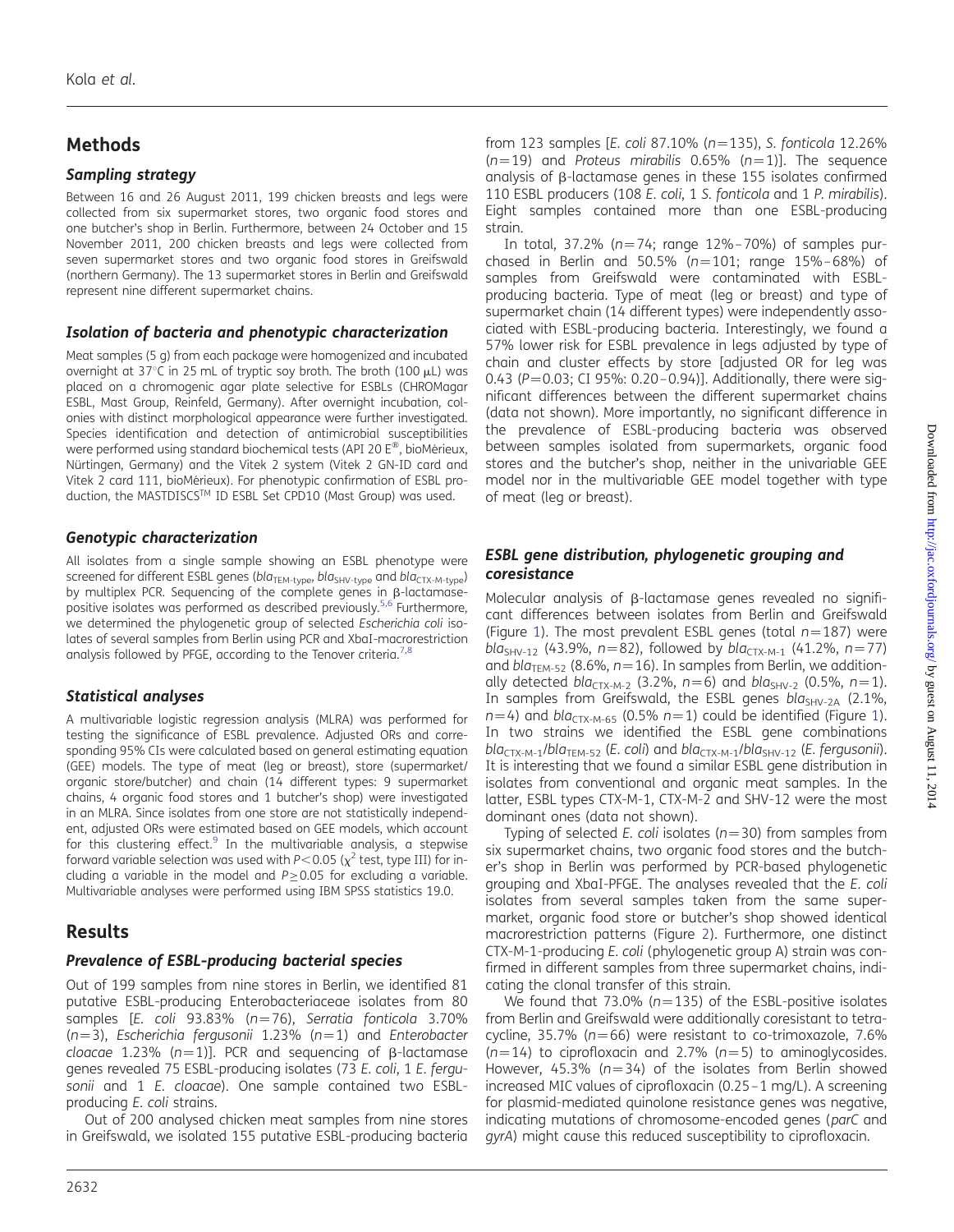<span id="page-2-0"></span>

Figure 1. Distribution of single ESBL types in Enterobacteriaceae isolates from retail chicken meat samples purchased in Greifswald and Berlin. The prevalence of the ESBL genes (%) was calculated for Greifswald (n=111), Berlin (n=76) and for the total of both groups (n=187).



Figure 2. XbaI macrorestriction patterns (PFGE) of selected isolates from different samples and sources from Berlin. Lane M, Salmonella enterica Braenderup standard; lanes 1 and 2, E. coli isolates from different samples from Supermarket 1 with CTX-M-1; lanes 3-6, E. coli isolates from different samples from Supermarket 1 with CTX-M-1+TEM-135; lanes 7-10, E. coli isolates from samples from Supermarkets 1, 2 and 3 with CTX-M-1; lanes 11 and 12, E. coli isolates from different samples from an organic food store (4) with CTX-M-2; lanes 13–16, E. coli isolates from different samples from the butcher's shop (5) with CTX-M-1.

# **Discussion**

The present study shows an alarmingly high prevalence (43.9%) of ESBL-producing Enterobacteriaceae in retail chicken meat from different regions in Germany. Most of our ESBL isolates harbour the ESBL genes bla<sub>SHV-12</sub>, bla<sub>CTX-M-1</sub> and bla<sub>TEM-52</sub>, which have also been commonly found in poultry isolates from the Netherlands, Belgium, France and England, but also in human isolates from Germany and the Netherlands.<sup>[1,3](#page-3-0),[10](#page-3-0)</sup> However, the rate of ESBL-producing bacteria in our study was half the rate found in recent studies in the Netherlands. $3,11$  $3,11$ One might speculate that the increased prevalence of ESBL producers in the Netherlands is directly associated with the very

high usage of antibacterial agents in animal farms in this country, which is more than twice as high as described for Germany and most other European countries.<sup>[3,12](#page-3-0)</sup> The prevalent coresistance of the ESBL-producing E. coli from our study to tetracycline and co-trimoxazole has also been reported for ESBL-producing isolates from patients and healthy persons.<sup>[13,14](#page-3-0)</sup> Interestingly, these classes of antibiotics seem to be mainly used in animal farms, in addition to  $\beta$ -lactam antibiotics, quinolones, aminoglycosides or macrolides.<sup>[12](#page-3-0)</sup> Noteworthy, we found also a high prevalence (36%) of ESBL-producing bacteria in organic chicken meat, which confirms a recent report from the Nether-lands.<sup>[11](#page-3-0)</sup> Regarding the typing results of the present study, we